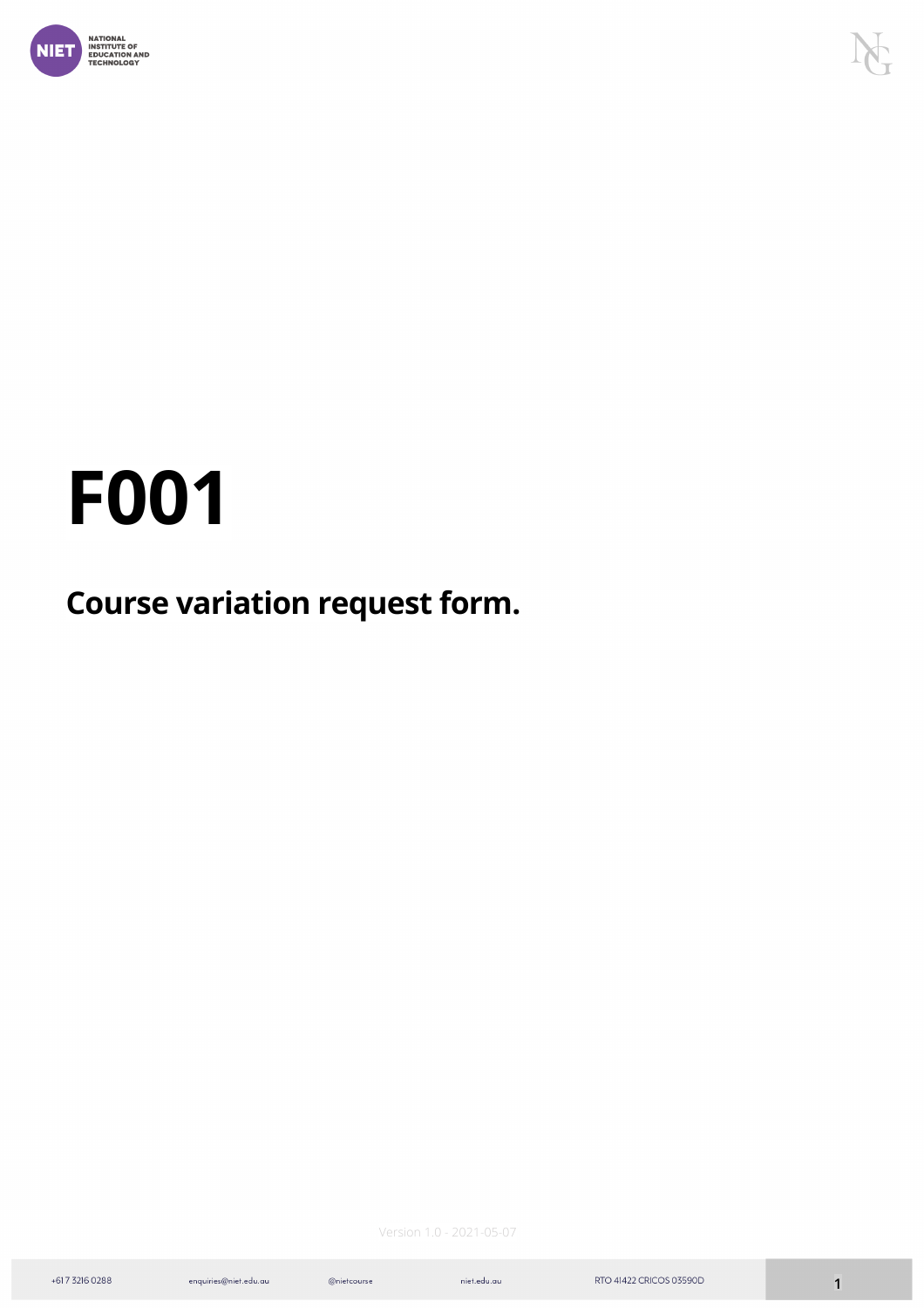

### **F001 – COURSE VARIATION REQUEST FORM**

| <b>Section A: Student Details</b> |                       |  |  |  |
|-----------------------------------|-----------------------|--|--|--|
| <b>First Name</b>                 | <b>Family Name</b>    |  |  |  |
| <b>Contact Number</b>             | <b>Student Number</b> |  |  |  |
| Date of Birth                     | <b>Contact Email</b>  |  |  |  |
| <b>Address</b>                    |                       |  |  |  |

| <b>Section B: Agent Details</b> |                      |  |  |
|---------------------------------|----------------------|--|--|
| Company                         | <b>Agent Name</b>    |  |  |
|                                 |                      |  |  |
| <b>Contact Number</b>           | <b>Contact Email</b> |  |  |
|                                 |                      |  |  |

|               | Section C : Currently Enrolled Course(s) - maximum three (3) |                    |               |                             |                           |                                                      |
|---------------|--------------------------------------------------------------|--------------------|---------------|-----------------------------|---------------------------|------------------------------------------------------|
| <b>Number</b> | <b>Course</b><br>Code                                        | <b>Course Name</b> | <b>Campus</b> | <b>Start</b><br><b>Date</b> | <b>End</b><br><b>Date</b> | Tick $(\sqrt{})$ which<br>course you want<br>to vary |
| #1            |                                                              |                    |               |                             |                           |                                                      |
| #2            |                                                              |                    |               |                             |                           |                                                      |
| #3            |                                                              |                    |               |                             |                           |                                                      |

| Section D : Variation Request (tick relevant options) |  |                                        |  |  |
|-------------------------------------------------------|--|----------------------------------------|--|--|
| <b>Request Type</b>                                   |  | Reason                                 |  |  |
| Cancellation                                          |  | Compassionate/Compelling circumstances |  |  |
| Deferral                                              |  | Transferring to another provider       |  |  |

#### Version 1.0 - 2021-05-07

 $@niet course \label{def:1}$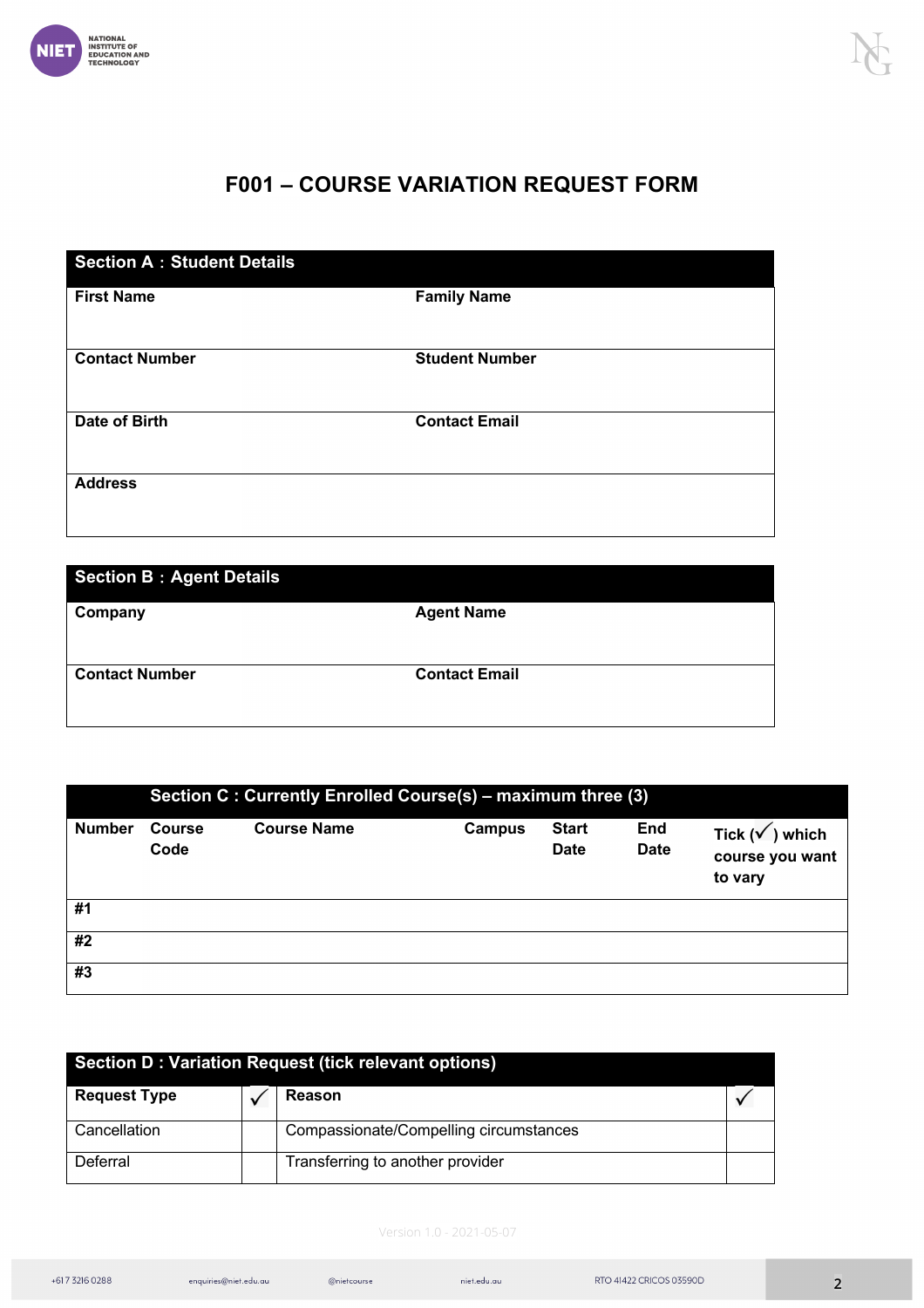

| Suspension                                                                                         | Course progress/intervention strategy                                        |  |  |  |
|----------------------------------------------------------------------------------------------------|------------------------------------------------------------------------------|--|--|--|
| Extension                                                                                          | Personal decision                                                            |  |  |  |
| Course Change<br>(complete Section E)                                                              |                                                                              |  |  |  |
|                                                                                                    |                                                                              |  |  |  |
|                                                                                                    | Provide a full background and explanation of your reason in the space below: |  |  |  |
|                                                                                                    |                                                                              |  |  |  |
|                                                                                                    |                                                                              |  |  |  |
|                                                                                                    |                                                                              |  |  |  |
|                                                                                                    |                                                                              |  |  |  |
|                                                                                                    |                                                                              |  |  |  |
|                                                                                                    |                                                                              |  |  |  |
| New start date (deferrals only):                                                                   |                                                                              |  |  |  |
|                                                                                                    |                                                                              |  |  |  |
| Period (suspensions only): $\frac{1}{\sqrt{1-\frac{1}{2}}}$ until $\frac{1}{\sqrt{1-\frac{1}{2}}}$ |                                                                              |  |  |  |
|                                                                                                    |                                                                              |  |  |  |
| New end date (extensions only): __/__                                                              |                                                                              |  |  |  |

| Section E: New Course Selection (for course change requests) |                         |        |                   |  |                                                                       |
|--------------------------------------------------------------|-------------------------|--------|-------------------|--|-----------------------------------------------------------------------|
|                                                              | Course Code Course Name | Campus | <b>Start Date</b> |  | End Date $\mathsf{Tick}(\sqrt{})$ which<br>course you want<br>to vary |
|                                                              |                         |        |                   |  |                                                                       |
|                                                              |                         |        |                   |  |                                                                       |
|                                                              |                         |        |                   |  |                                                                       |

| <b>Section F: Evidence Register</b><br>Note: If no evidence is attached, your request will not be considered |                             |  |                                       |  |
|--------------------------------------------------------------------------------------------------------------|-----------------------------|--|---------------------------------------|--|
| Title of document                                                                                            | <b>Reason for inclusion</b> |  | Checked by NIET<br>staff $\mathsf{v}$ |  |
|                                                                                                              |                             |  |                                       |  |
|                                                                                                              |                             |  |                                       |  |

#### Version 1.0 - 2021-05-07

 $@niet course \label{def:1}$